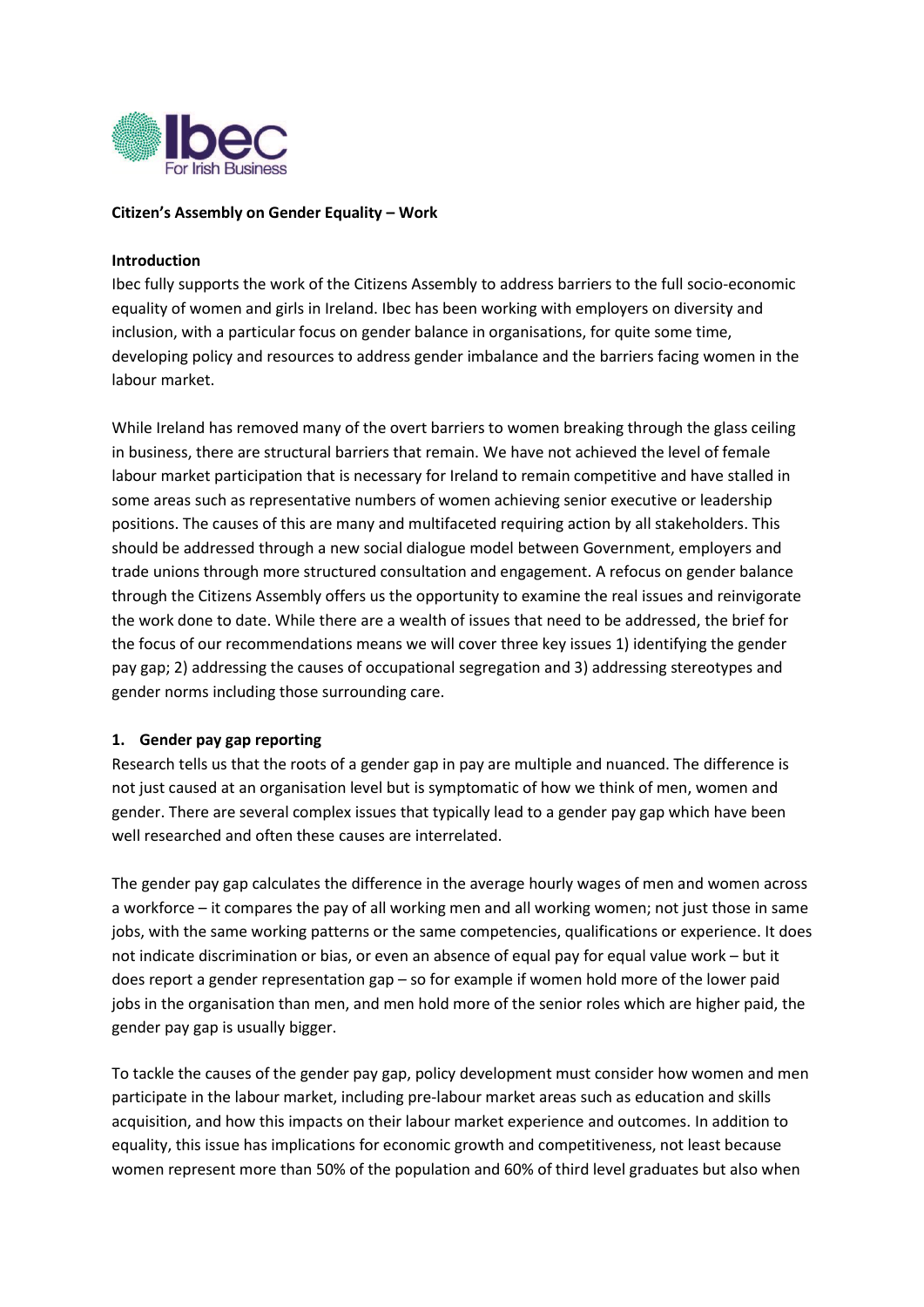considered in tandem with the significant benefits for innovation, creativity, decision-making and governance.

Fundamental to solving a problem requires knowing where the problem exists and what is causing it. Therefore, we need to urgently progress the introduction of an appropriate model of gender pay gap reporting. This should start with large organisations and cascade over time to smaller employers so that they can learn from the best practice experiences before having to report.

Gender pay gap reporting alone will not identify or solve the myriad of structural, cultural and policy causes for the differences in participation rates and the employment gaps between the genders. But gender pay gap reporting has the potential to offer a real diagnostic tool to highlight the particular issues facing distinct organisations, sectors and regions alike to enable more targeted interventions by all stakeholders including employers.

**Recommendation 1:** Introduce an appropriate model of gender pay gap reporting in Ireland as a matter of urgency, starting with organisations with over 250+ employees before cascading it down to employers of 150+ employees and 50+ employees in due course.

# **2. Addressing the causes of a gender segregated labour market**

The second issue and one of the main causes of the gender pay gap is occupational segregation, where certain genders are over-represented in certain roles or occupations. Women dominate occupations like education, health and caring professions while men dominate technology and engineering professions, and more men than women are present in senior executive and leadership roles. There is a wealth of research which says occupational segregation limits employment choices, access to higher level jobs and facilitates the undervaluation of female-dominated occupations.

The roots of this gendered segregation lie in the education system and our culture. It stems from the way in which children are introduced to learning and opportunities which socialises children into an expectation of certain roles as "women's work" or "men's work" and into the roles men and women often assume around caring responsibilities. While employers have an important role in enabling greater gender balance in their organisations, the challenge is heightened when the pipeline is leaking from such an early stage.

Schools, and in particular single sex schools, often fail to offer "gendered" subjects such as physics or mechanical drawing in girl's schools or home economics in boys' schools or timetables can be created which pitch gendered subjects against each other. Furthermore, guidance often seems to be deficient in bridging the knowledge gap for career choices and new perspectives for boys and girls and fails to encourage graduates to consider gender atypical sectors and occupations. This can result in career decisions being narrowed at an early stage for students. As a result, while girls tend to outperform boys in education, they may choose subjects that lead to them being concentrated in gendered sectors offering narrower scope for higher earnings in later life. The OECD suggest that the low proportion of women in science, technology, engineering and maths (STEM) fields of study and employment causes a real issue, because graduates of these fields are in high demand and as a result the related jobs tend to be highly paid. This occupational segregation thus lends itself to a gender pay gap.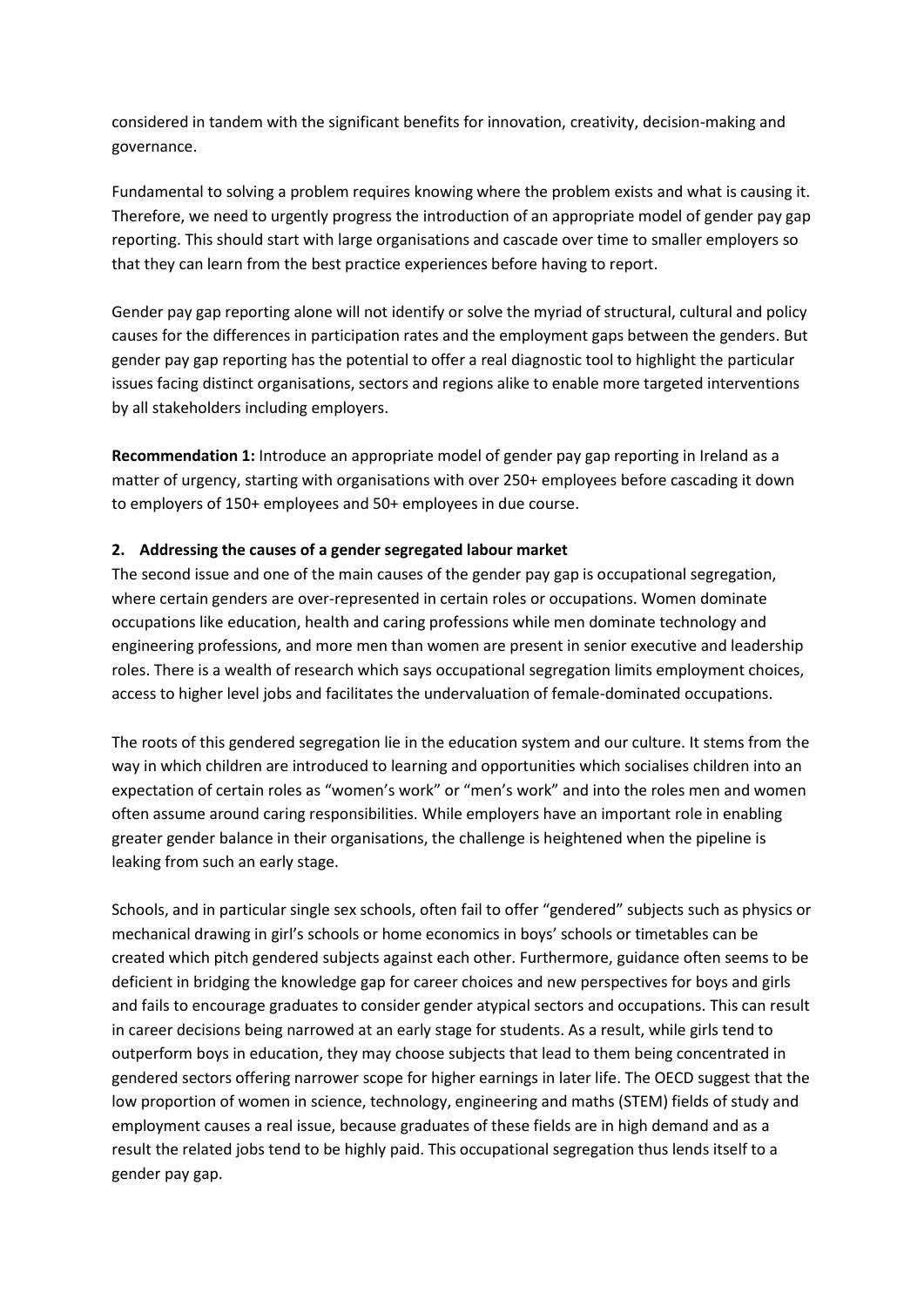There is a need to challenge occupational stereotypes by encouraging more women into male dominated industries and investing in careers advice that provides real information and options to students. This means building an awareness of gender stereotyping into teacher training curricula. Studies from the US and Sweden have shown the impact that norm-conscious or gender-neutral teaching practices can have on changing children's gender stereotyping behaviours which start as young as age five or six. We need to ensure that key influencers such as teachers, career guidance teachers and parents are aware of the career paths and options in gender atypical areas.

**Recommendation 2:** Significant interventions are required in the education system and teacher training curricula to address subject availability; career choice; gender stereotyping and role modelling.

## **3. Addressing stereotypes and gender norms including those surrounding care.**

A societal focus on the role of gender stereotypes and norms which influence the roles women and men hold in our country needs to occur if we are to further challenge the work and non-work opportunities available to all. One particularly strong stereotype surrounds the issue of care and during this pandemic, existing issues have been heightened further.

The role of women and men in care work, whether child or elder care, and the division of unpaid work in the home has a significant impact on work, pay and working arrangements. The issues are threefold:

1) Family, care and domestic responsibilities are not equally shared. Women's ability to participate in the labour market is constrained by the fact that they spend more time on unpaid work, four times as much on care work and twice as much time on household work than men, making them less available for paid work.

2) Ireland does not have an affordable, quality childcare provision with an appropriate funding model. This means that often one parent, usually the mother, has to reduce their hours or leave the workplace for a period of time to offset the prohibitive costs. This adds up to less experience, reduced benefits value (pensions/bonuses which are usually linked as a percentage of basic salary) and therefore can generate an earnings gap that is greater than their male counterparts. While working part-time can reflect personal choices, the high share of female part-time employment may also stem from constraints, including family and care-related reasons. Over time the career gap can extend and a "motherhood penalty" can occur due to interrupted employment, loss of experience and salary increments that would be gained while in employment. These can contribute to a gender pay gap and a lack of gender balance in decision-making roles.

3) Challenges too need to be made around assumptions about men and women and care both in organisations and society. Traditional stereotypes encourage the belief that upon motherhood, women are not as ambitious, available or committed to their career. Similar assumptions are made about men's lack of interest in being involved in caring for their child and the uptake of paternity and parental leave somewhat reflects that issue. We need to challenge this and make it fully acceptable for work and care to co-exist without judgements being made on either men or women.